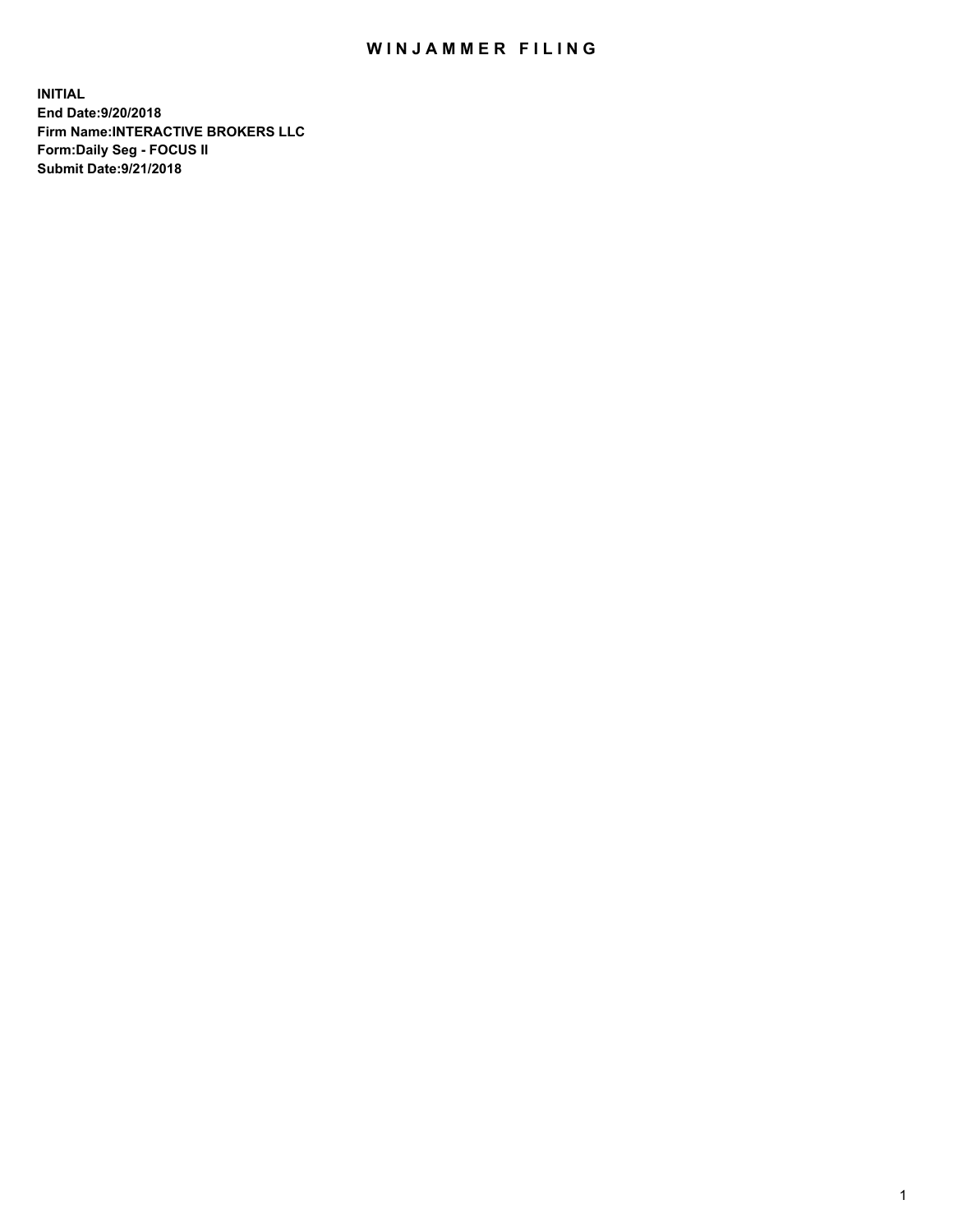**INITIAL End Date:9/20/2018 Firm Name:INTERACTIVE BROKERS LLC Form:Daily Seg - FOCUS II Submit Date:9/21/2018 Daily Segregation - Cover Page**

| Name of Company                                                                                                                                                                                                                                                                                                                | <b>INTERACTIVE BROKERS LLC</b>                                                                  |
|--------------------------------------------------------------------------------------------------------------------------------------------------------------------------------------------------------------------------------------------------------------------------------------------------------------------------------|-------------------------------------------------------------------------------------------------|
| <b>Contact Name</b>                                                                                                                                                                                                                                                                                                            | James Menicucci                                                                                 |
| <b>Contact Phone Number</b>                                                                                                                                                                                                                                                                                                    | 203-618-8085                                                                                    |
| <b>Contact Email Address</b>                                                                                                                                                                                                                                                                                                   | jmenicucci@interactivebrokers.c<br>om                                                           |
| FCM's Customer Segregated Funds Residual Interest Target (choose one):<br>a. Minimum dollar amount: ; or<br>b. Minimum percentage of customer segregated funds required:% ; or<br>c. Dollar amount range between: and; or<br>d. Percentage range of customer segregated funds required between:% and%.                         | $\overline{\mathbf{0}}$<br>$\overline{\mathbf{0}}$<br>155,000,000 245,000,000<br>0 <sub>0</sub> |
| FCM's Customer Secured Amount Funds Residual Interest Target (choose one):<br>a. Minimum dollar amount: ; or<br>b. Minimum percentage of customer secured funds required:% ; or<br>c. Dollar amount range between: and; or<br>d. Percentage range of customer secured funds required between:% and%.                           | $\overline{\mathbf{0}}$<br>0<br>80,000,000 120,000,000<br>0 <sub>0</sub>                        |
| FCM's Cleared Swaps Customer Collateral Residual Interest Target (choose one):<br>a. Minimum dollar amount: ; or<br>b. Minimum percentage of cleared swaps customer collateral required:% ; or<br>c. Dollar amount range between: and; or<br>d. Percentage range of cleared swaps customer collateral required between:% and%. | $\overline{\mathbf{0}}$<br><u>0</u><br>$\underline{0}$ $\underline{0}$<br>00                    |

Attach supporting documents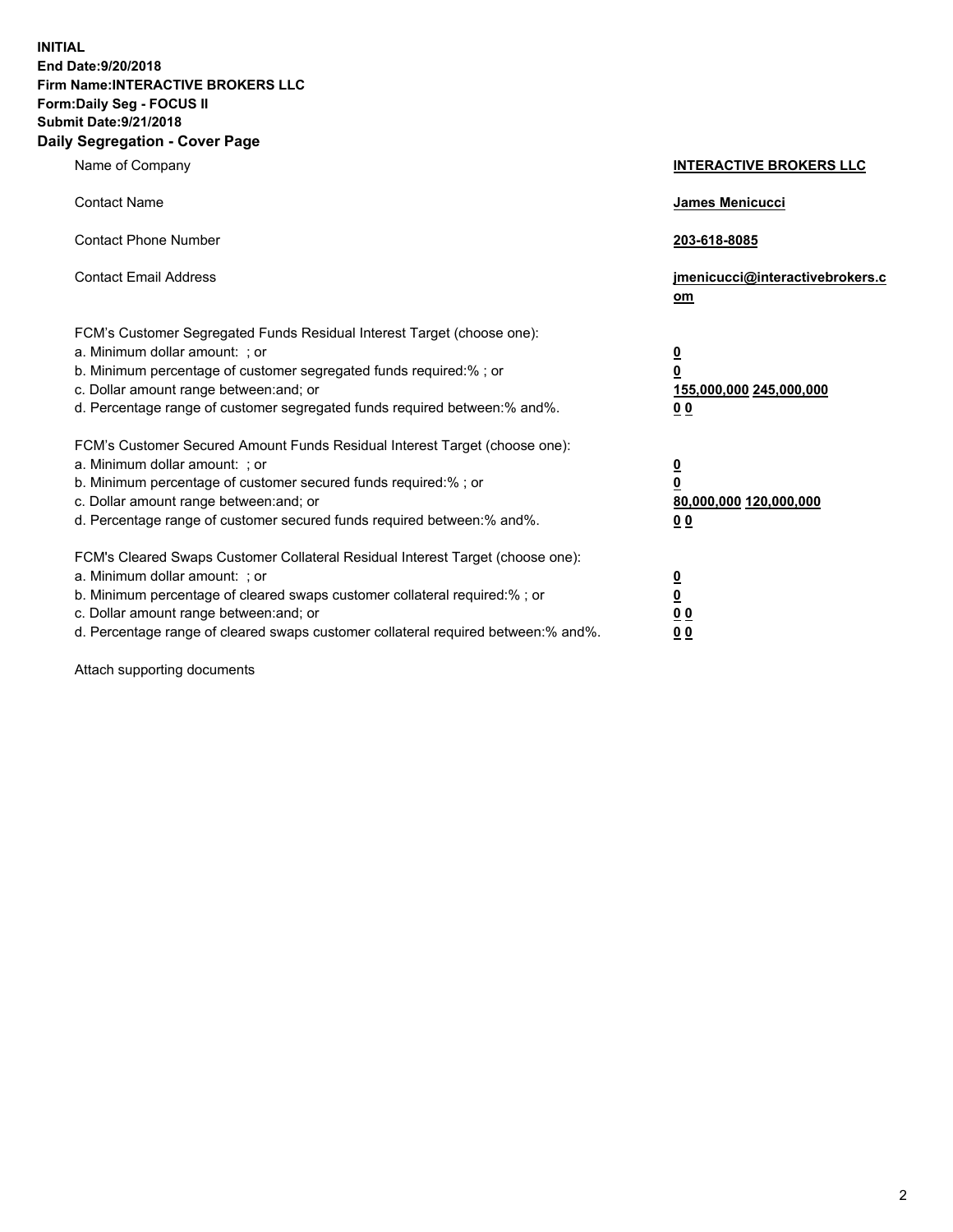## **INITIAL End Date:9/20/2018 Firm Name:INTERACTIVE BROKERS LLC Form:Daily Seg - FOCUS II Submit Date:9/21/2018 Daily Segregation - Secured Amounts**

|                | Dany Ocgi cganon - Occarca Anioante                                                               |                                                             |
|----------------|---------------------------------------------------------------------------------------------------|-------------------------------------------------------------|
|                | Foreign Futures and Foreign Options Secured Amounts                                               |                                                             |
|                | Amount required to be set aside pursuant to law, rule or regulation of a foreign                  | $0$ [7305]                                                  |
|                | government or a rule of a self-regulatory organization authorized thereunder                      |                                                             |
| $\mathbf{1}$ . | Net ledger balance - Foreign Futures and Foreign Option Trading - All Customers                   |                                                             |
|                | A. Cash                                                                                           | 442,828,465 [7315]                                          |
|                | B. Securities (at market)                                                                         | $0$ [7317]                                                  |
| 2.             | Net unrealized profit (loss) in open futures contracts traded on a foreign board of trade         | 5,997,536 [7325]                                            |
| 3.             | Exchange traded options                                                                           |                                                             |
|                | a. Market value of open option contracts purchased on a foreign board of trade                    | 260,506 [7335]                                              |
|                | b. Market value of open contracts granted (sold) on a foreign board of trade                      | -41,659 [7337]                                              |
| 4.             | Net equity (deficit) (add lines 1. 2. and 3.)                                                     | 449,044,848 [7345]                                          |
| 5.             | Account liquidating to a deficit and account with a debit balances - gross amount                 | 3,231 [7351]                                                |
|                | Less: amount offset by customer owned securities                                                  | 0 [7352] 3,231 [7354]                                       |
| 6.             | Amount required to be set aside as the secured amount - Net Liquidating Equity                    | 449,048,079 [7355]                                          |
|                | Method (add lines 4 and 5)                                                                        |                                                             |
| 7.             | Greater of amount required to be set aside pursuant to foreign jurisdiction (above) or line<br>6. | 449,048,079 [7360]                                          |
|                | FUNDS DEPOSITED IN SEPARATE REGULATION 30.7 ACCOUNTS                                              |                                                             |
| $\mathbf{1}$ . | Cash in banks                                                                                     |                                                             |
|                | A. Banks located in the United States                                                             | 64,598,696 [7500]                                           |
|                | B. Other banks qualified under Regulation 30.7                                                    | 0 [7520] 64,598,696 [7530]                                  |
| 2.             | Securities                                                                                        |                                                             |
|                | A. In safekeeping with banks located in the United States                                         | 397,565,428 [7540]                                          |
|                | B. In safekeeping with other banks qualified under Regulation 30.7                                | 0 [7560] 397,565,428 [7570]                                 |
| 3.             | Equities with registered futures commission merchants                                             |                                                             |
|                | A. Cash                                                                                           | $0$ [7580]                                                  |
|                | <b>B.</b> Securities                                                                              | $0$ [7590]                                                  |
|                | C. Unrealized gain (loss) on open futures contracts                                               | $0$ [7600]                                                  |
|                | D. Value of long option contracts                                                                 | $0$ [7610]                                                  |
|                | E. Value of short option contracts                                                                | 0 [7615] 0 [7620]                                           |
| 4.             | Amounts held by clearing organizations of foreign boards of trade                                 |                                                             |
|                | A. Cash                                                                                           | $0$ [7640]                                                  |
|                | <b>B.</b> Securities                                                                              | $0$ [7650]                                                  |
|                | C. Amount due to (from) clearing organization - daily variation                                   | $0$ [7660]                                                  |
|                | D. Value of long option contracts                                                                 | $0$ [7670]                                                  |
|                | E. Value of short option contracts                                                                | 0 [7675] 0 [7680]                                           |
| 5.             | Amounts held by members of foreign boards of trade                                                |                                                             |
|                | A. Cash                                                                                           | 103,098,412 [7700]                                          |
|                | <b>B.</b> Securities                                                                              | $0$ [7710]                                                  |
|                | C. Unrealized gain (loss) on open futures contracts                                               | 3,559,821 [7720]                                            |
|                | D. Value of long option contracts                                                                 | 260,506 [7730]                                              |
|                | E. Value of short option contracts                                                                | <mark>-41,659</mark> [7735] <mark>106,877,080</mark> [7740] |
| 6.             | Amounts with other depositories designated by a foreign board of trade                            | 0 [7760]                                                    |
| 7.             | Segregated funds on hand                                                                          | $0$ [7765]                                                  |
| 8.             | Total funds in separate section 30.7 accounts                                                     | 569,041,204 [7770]                                          |
| 9.             | Excess (deficiency) Set Aside for Secured Amount (subtract line 7 Secured Statement               | 119,993,125 [7380]                                          |
|                | Page 1 from Line 8)                                                                               |                                                             |
| 10.            | Management Target Amount for Excess funds in separate section 30.7 accounts                       | 80,000,000 [7780]                                           |
| 11.            | Excess (deficiency) funds in separate 30.7 accounts over (under) Management Target                | 39,993,125 [7785]                                           |
|                |                                                                                                   |                                                             |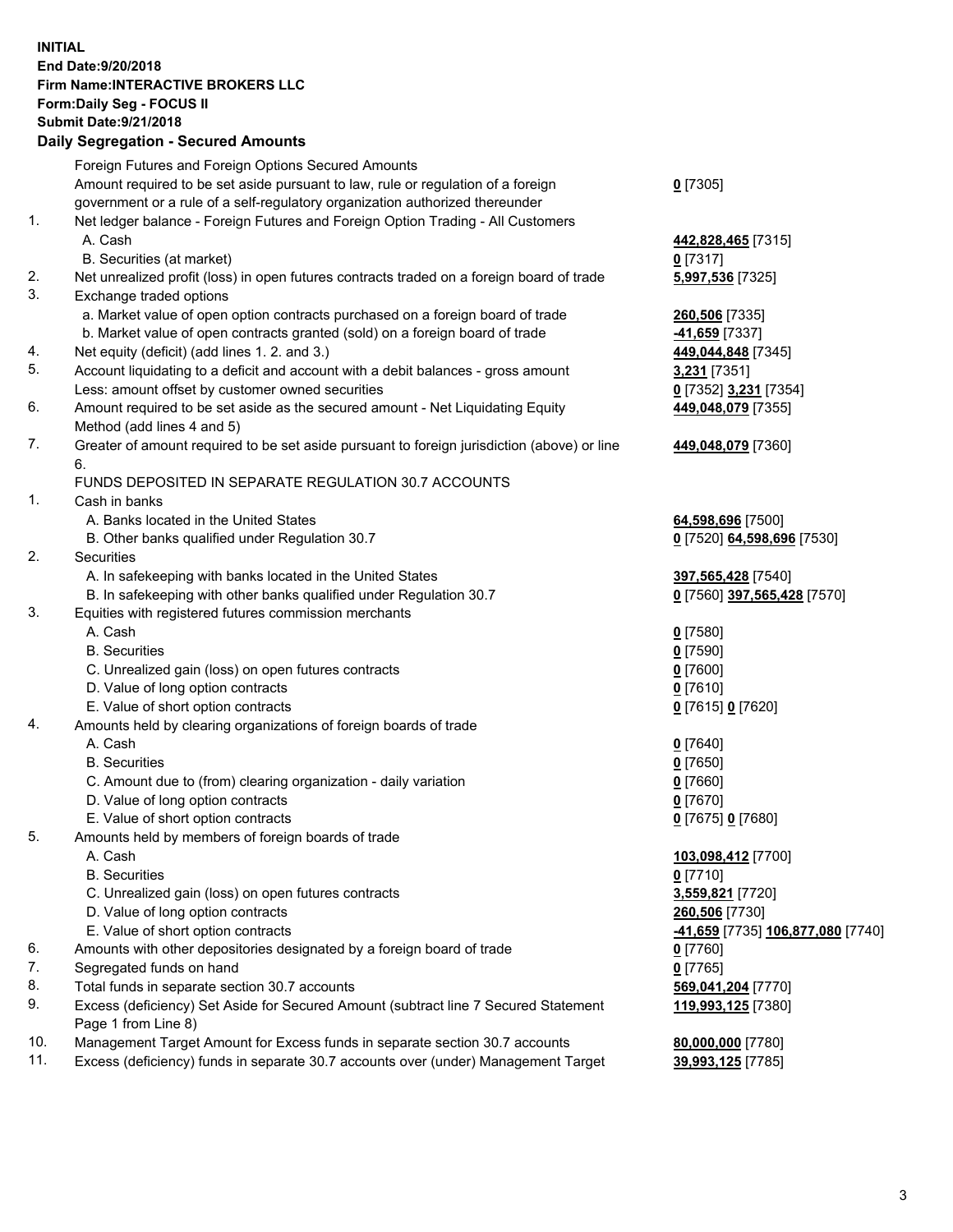**INITIAL End Date:9/20/2018 Firm Name:INTERACTIVE BROKERS LLC Form:Daily Seg - FOCUS II Submit Date:9/21/2018 Daily Segregation - Segregation Statement** SEGREGATION REQUIREMENTS(Section 4d(2) of the CEAct) 1. Net ledger balance A. Cash **3,954,115,827** [7010] B. Securities (at market) **0** [7020] 2. Net unrealized profit (loss) in open futures contracts traded on a contract market **-14,599,989** [7030] 3. Exchange traded options A. Add market value of open option contracts purchased on a contract market **161,382,216** [7032] B. Deduct market value of open option contracts granted (sold) on a contract market **-208,126,046** [7033] 4. Net equity (deficit) (add lines 1, 2 and 3) **3,892,772,008** [7040] 5. Accounts liquidating to a deficit and accounts with debit balances - gross amount **189,798** [7045] Less: amount offset by customer securities **0** [7047] **189,798** [7050] 6. Amount required to be segregated (add lines 4 and 5) **3,892,961,806** [7060] FUNDS IN SEGREGATED ACCOUNTS 7. Deposited in segregated funds bank accounts A. Cash **572,673,630** [7070] B. Securities representing investments of customers' funds (at market) **2,384,797,908** [7080] C. Securities held for particular customers or option customers in lieu of cash (at market) **0** [7090] 8. Margins on deposit with derivatives clearing organizations of contract markets A. Cash **26,963,165** [7100] B. Securities representing investments of customers' funds (at market) **1,160,979,234** [7110] C. Securities held for particular customers or option customers in lieu of cash (at market) **0** [7120] 9. Net settlement from (to) derivatives clearing organizations of contract markets **4,447,756** [7130] 10. Exchange traded options A. Value of open long option contracts **162,421,613** [7132] B. Value of open short option contracts **-209,159,720** [7133] 11. Net equities with other FCMs A. Net liquidating equity **0** [7140] B. Securities representing investments of customers' funds (at market) **0** [7160] C. Securities held for particular customers or option customers in lieu of cash (at market) **0** [7170] 12. Segregated funds on hand **0** [7150] 13. Total amount in segregation (add lines 7 through 12) **4,103,123,586** [7180] 14. Excess (deficiency) funds in segregation (subtract line 6 from line 13) **210,161,780** [7190] 15. Management Target Amount for Excess funds in segregation **155,000,000** [7194] 16. Excess (deficiency) funds in segregation over (under) Management Target Amount **55,161,780** [7198]

Excess